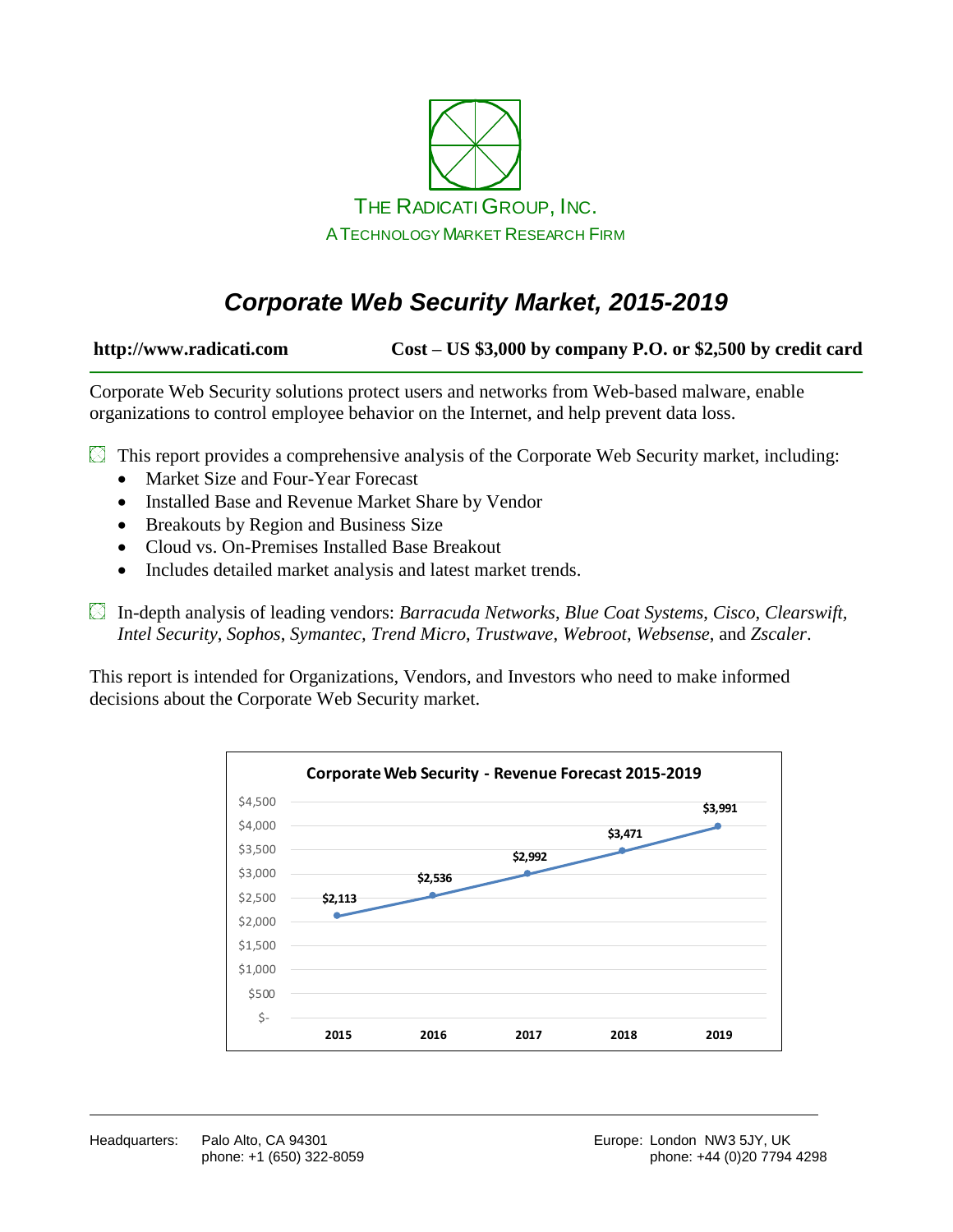### **TABLE OF CONTENTS**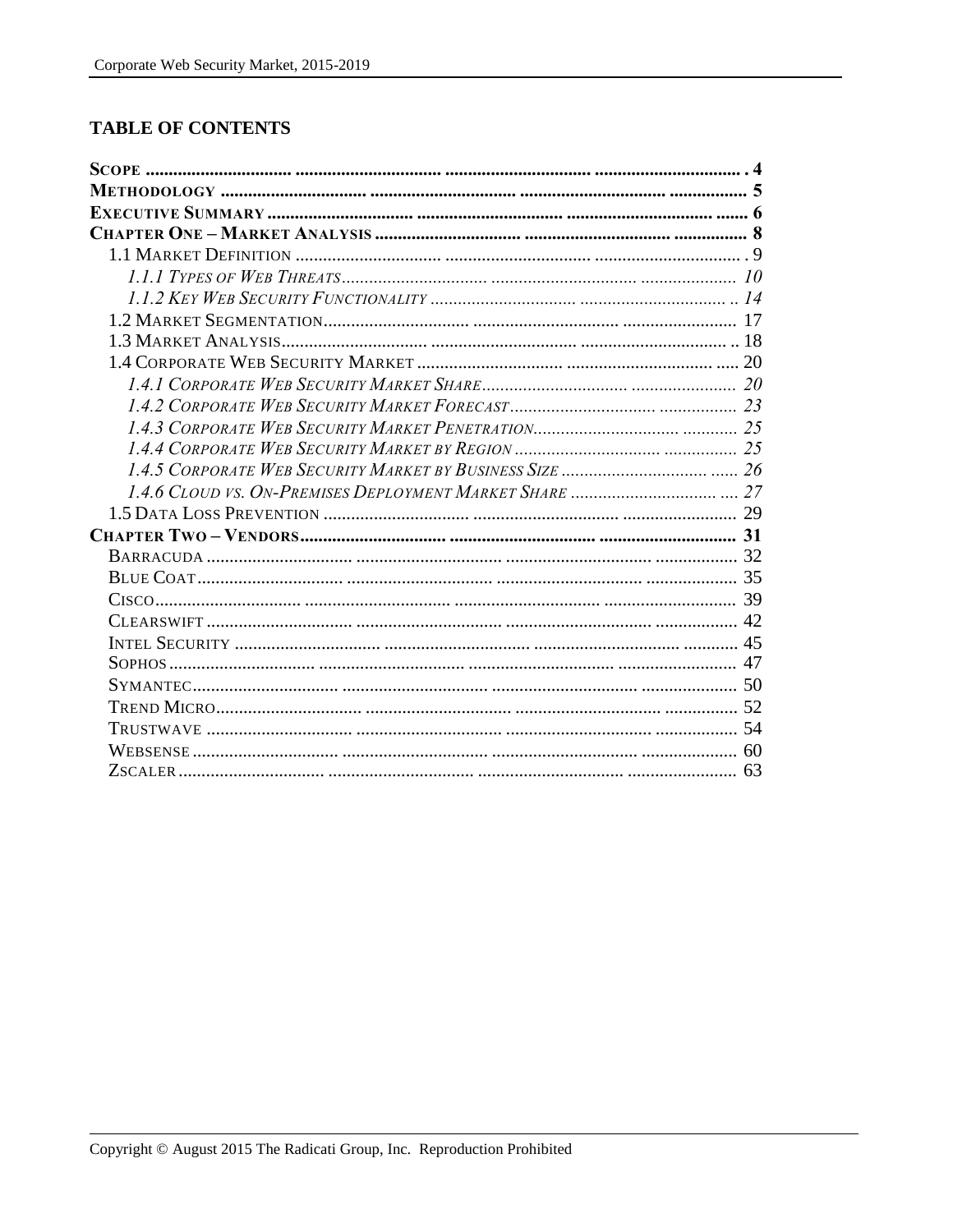# **LIST OF FIGURES**

## **LIST OF TABLES**

#### **ABOUT THE RADICATI GROUP, INC.**

The Radicati Group is a leading technology research and advisory firm focused on all aspects of email, security, email archiving, regulatory compliance, wireless technologies, web services, instant messaging, unified communications, social networking, and more. The company provides both quantitative and qualitative information, including detailed market size, installed base and forecast information on a worldwide basis, as well as detailed country breakouts.

The Radicati Group works with corporate organizations to assist in the selection of the right products and technologies to support their business needs, as well as with vendors to define the best strategic direction for their products. We also work with investment firms on a worldwide basis to help identify new investment opportunities.

The Radicati Group, Inc. is headquartered in Palo Alto, CA, with offices in London, UK.